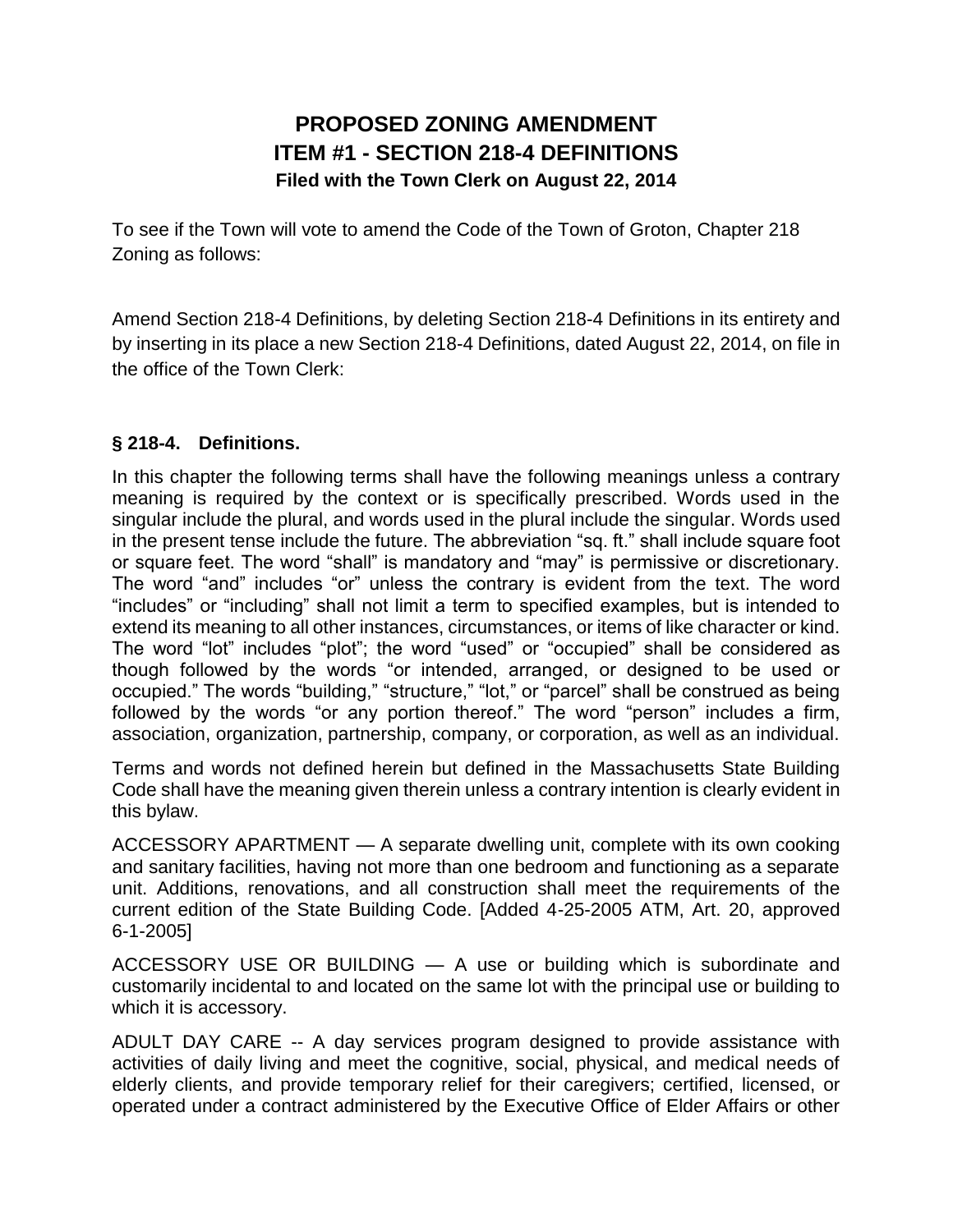state agency authorized under the laws of the Commonwealth.

AIRFIELD, NONCOMMERCIAL: A private airstrip restricted to use by the owner of the facility or the owner's invited guests.

ASSISTED LIVING FACILITY – A residence certified by the Executive Office of Elder Affairs, or its successor, under M.G.L. c. 19D to provide room and board and assistance with activities of daily living for three or more adult residents not related by consanguinity or affinity to their care provider, and to collect payments or third-party reimbursements to provide such services. An assisted living facility may include a licensed adult day care center as an accessory use.

AUTOMOTIVE REPAIR SHOP — A shop or garage for the repair of motor vehicles, other than a private garage or a gasoline service station.

BOATHOUSE - Boathouse – A permanent, fixed roofed structure constructed for the purpose of permanent, temporary, or seasonal storage of watercraft and located on, over, or proximate to navigable water. Usually constructed in combination with docks, piers, seawalls, or landings - said structures used for purpose of maneuvering watercraft from and to, into and out of said boathouse.

BED AND BREAKFAST -- A building or group of buildings intended to be used or used for transient overnight lodging with not less than two nor more than four rooms for paying guests, with guest meals typically included in the room charge and limited to breakfast prepared in a central kitchen. No cooking facilities shall be located in individual guest rooms or suites.

BEDROOM — As defined in Title V of the Massachusetts Environmental Code [310 CMR 15.002].

BUILDING — A structure having a roof or cover and forming a shelter for persons, animals or property.

BUILDING HEIGHT — Measured at the vertical distance from the average elevation of the finished lot grade at the front of the building to the highest point of the top story in the case of a flat roof and to the ridge in the case of a pitched roof.

CAMP, DAY OR YOUTH – A camp providing facilities for groups of young people such as YMCA camps, Boy Scout or Girl Scout camps, or a similar recreation establishment operated by public or private non-profit organization, with indoor or outdoor activities for children, including sports, arts and crafts, entertainment, recreation, educational activities, swimming, fishing, horseback riding, and incidental food service.

CHILD CARE CENTER – A facility other than a private residence operated on a regular basis and licensed by the Commonwealth of Massachusetts under G.L. c. 15D to receive children not of common parentage under 7 years of age, or under 16 years of age if those children have special needs, for nonresidential custody and care during part or all of the day separate from their parents. As used in this chapter, child care center includes services known as child nursery, nursery school, kindergarten, child play school, progressive school, child development center, or preschool.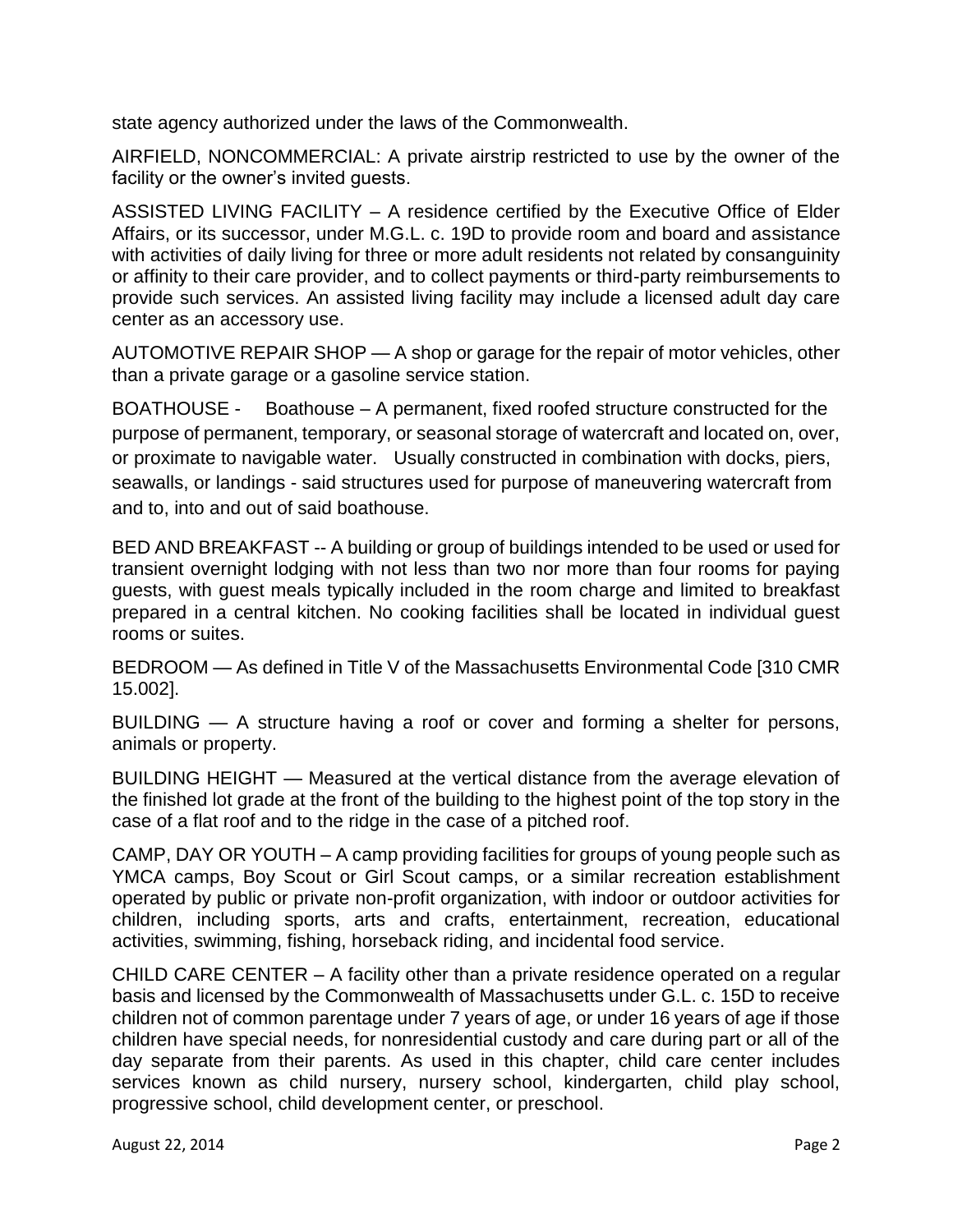COMMERCIAL RECREATION, INDOOR: A facility operated as a business, open to the public for a per-visit or membership fee, for indoor recreation purposes such as tennis, racquetball, swimming, ice skating, roller skating or similar activities, including a health club or athletic club, but not including indoor recreation programs operated by the Town of Groton or its various departments, or the Groton-Dunstable Regional School District.

COMMERCIAL RECREATION, OUTDOOR: A facility operated as a business, open to the public for a per-visit or membership fee, for outdoor recreation purposes such as skiing, swimming, ball games, golf, or similar customary and usual sports or recreation activities.

CONTIGUOUS — Sharing a common lot line or touching at any point. [Added 5-3-1988 ATM, Art. 34]

CONTRACTOR'S SHOP **-** An enclosed space used for the housing and/or operating of machinery, the provision of services, the fabrication of building-related products, and interior storage, but which does not use any exterior storage area.

CONTRACTOR'S STORAGE YARD - Any land or buildings used primarily for the storage of equipment, vehicles, machinery (new or used), building materials, paints, pipe, or electrical components used by the owner or occupant of the premises in the conduct of any building trades or building craft.

CRAFT SHOP -- A business establishment that produces on the premises articles for sale of artistic quality or effect or handmade workmanship, e.g., candle making, glass blowing, weaving, pottery making, custom woodworking, sculpting, painting, and other associated activities.

DRIVEWAY — An improved access, other than a street, connecting between a street and one or more parking or loading spaces.

DWELLING — A building or part thereof designed, erected and used for continuous and permanent habitation for one or more families or individuals.

DWELLING UNIT — A building or portion of a building intended as living quarters for a single family, having a single set of kitchen facilities (a stove plus either or both a refrigerator and a sink) not shared with any other unit.

EXISTING STREET — A way in existence on May 1, 1980, if qualifying to provide frontage for subdivision of land, as provided at the definition of "frontage."

FAMILY — Any number of persons living together as a single economic unit and ordinarily using a single cooking facility.

FLOOR AREA, AGGREGATE — Total floor area including all floors of all buildings on the premises. [Added 4-30-2012 ATM, Art. 23]

FLOOR AREA, GROSS — Total gross floor area including exterior building walls of all floor areas of a building or structure. [Added 4-30-2012 ATM, Art. 23]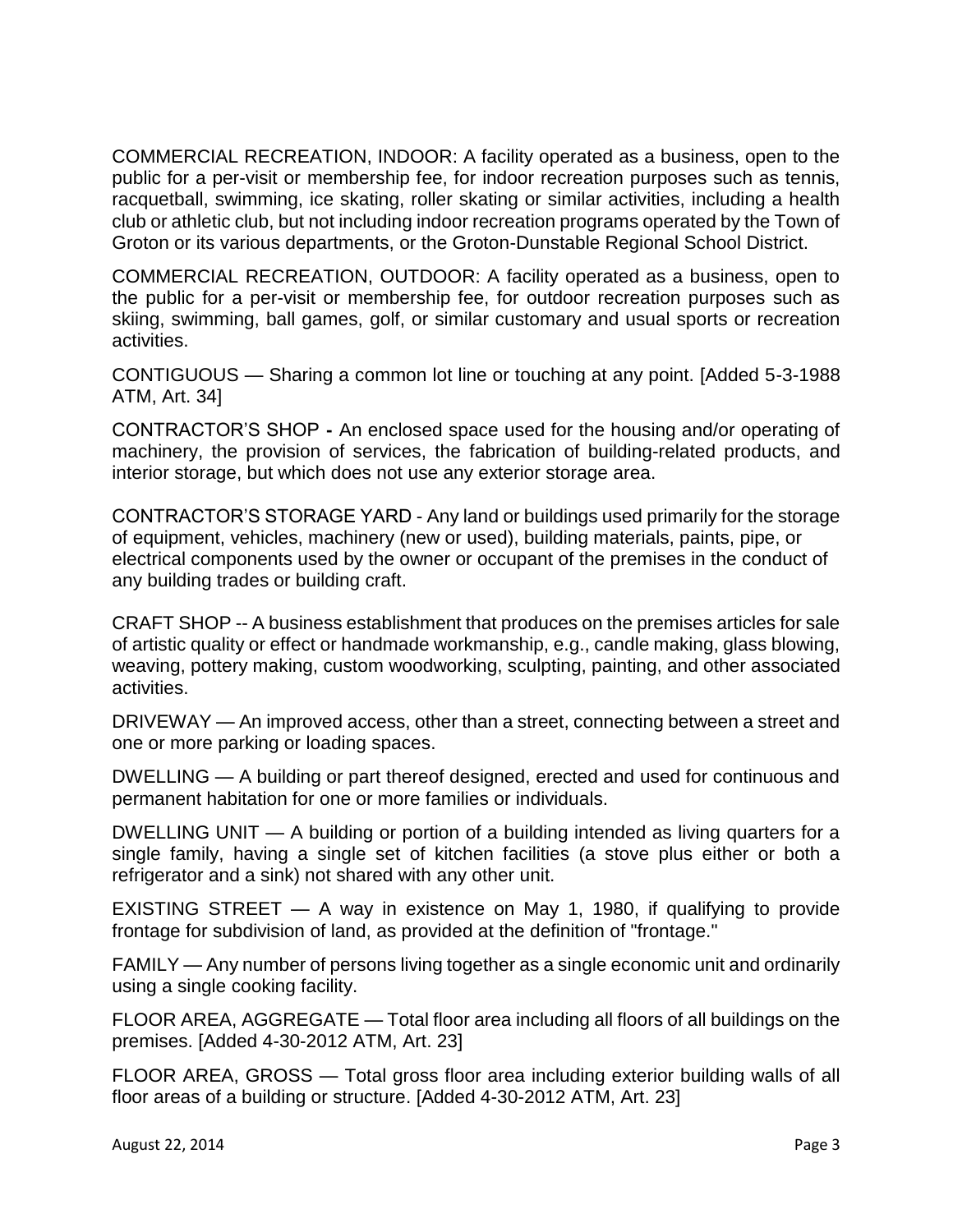FLOOR AREA, HABITABLE — The temperature-controlled, finished floor area within a dwelling unit exclusive of unfinished garages, attics and cellars. [Added 4-30-2012 ATM, Art. 23]

FRONTAGE — The length of common boundary between a lot and a way legally qualifying to provide frontage for the division of land, pursuant to § 218-22A and MGL C. 41, § 81L, to be measured continuously along the street line between side lot lines and their intersection with the street line, which provides safe and adequate vehicular access from said way to the principal use of the lot. [Added 4-29-1996 ATM, Art. 18]

GASOLINE SERVICE STATION — A structure or lot used for the sale of gasoline and oil for servicing motor vehicles, other than a private garage.

HAMMERHEAD LOT — A lot having at least forty-foot frontage and five acres' area and meeting the requirements of § 218-23.1. [Added 10-15-1990 STM, Art. 7]

HELIPORT -- An area designed to be used for the landing or takeoff of a helicopter. As used in this chapter, heliport is restricted in use to the owner or operator of the facility.

HOTEL, MOTEL or INN — A building or part thereof or a group of buildings on a single lot providing public accommodations, where space is used for sleeping and appurtenant services by more than four persons as paying guests. For a hotel or motel with units equipped with independent cooking facilities, such units shall not be occupied by any guest for more than two (2) continuous months, nor may guests reoccupy any unit within thirty (30) days of a continuous two-month stay or stay more than a combined total of four (4) months in any calendar year, unless such requirements are specifically waived by special permit from the Board of Appeals. No occupant of such hotel or motel may claim residency at such location.

HOME OCCUPATION — An occupation, business, trade, service or profession which is conducted on the premises used as the residence of the operator of the business and which is not allowed as a principal use, including, in the R-A District, a business office, professional office, craft shop for articles produced on the premises or repair shop for small items.

LARGE-SCALE GROUND-MOUNTED SOLAR PHOTOVOLTAIC INSTALLATION — A solar photovoltaic system that is structurally mounted on the ground and is not roof-mounted, and has a minimum nameplate capacity of 250 kW DC. [Added 4-25-2011 ATM, Art. 22]

LARGE-SCALE WIND ENERGY CONVERSION DEVICE — A wind energy conversion device that exceeds 65 feet in height. [Added 4-27-2009 ATM, Art. 8]

LODGING HOUSE – A single-family dwelling where more than two but fewer than eight furnished rooms are provided as lodging for paying guests, regular or transient, for definite periods of times, with facilities for common services such as meals and laundry. No meals are provided to outside guests.

LOT, BUILDING — A single area of land in one ownership throughout defined by metes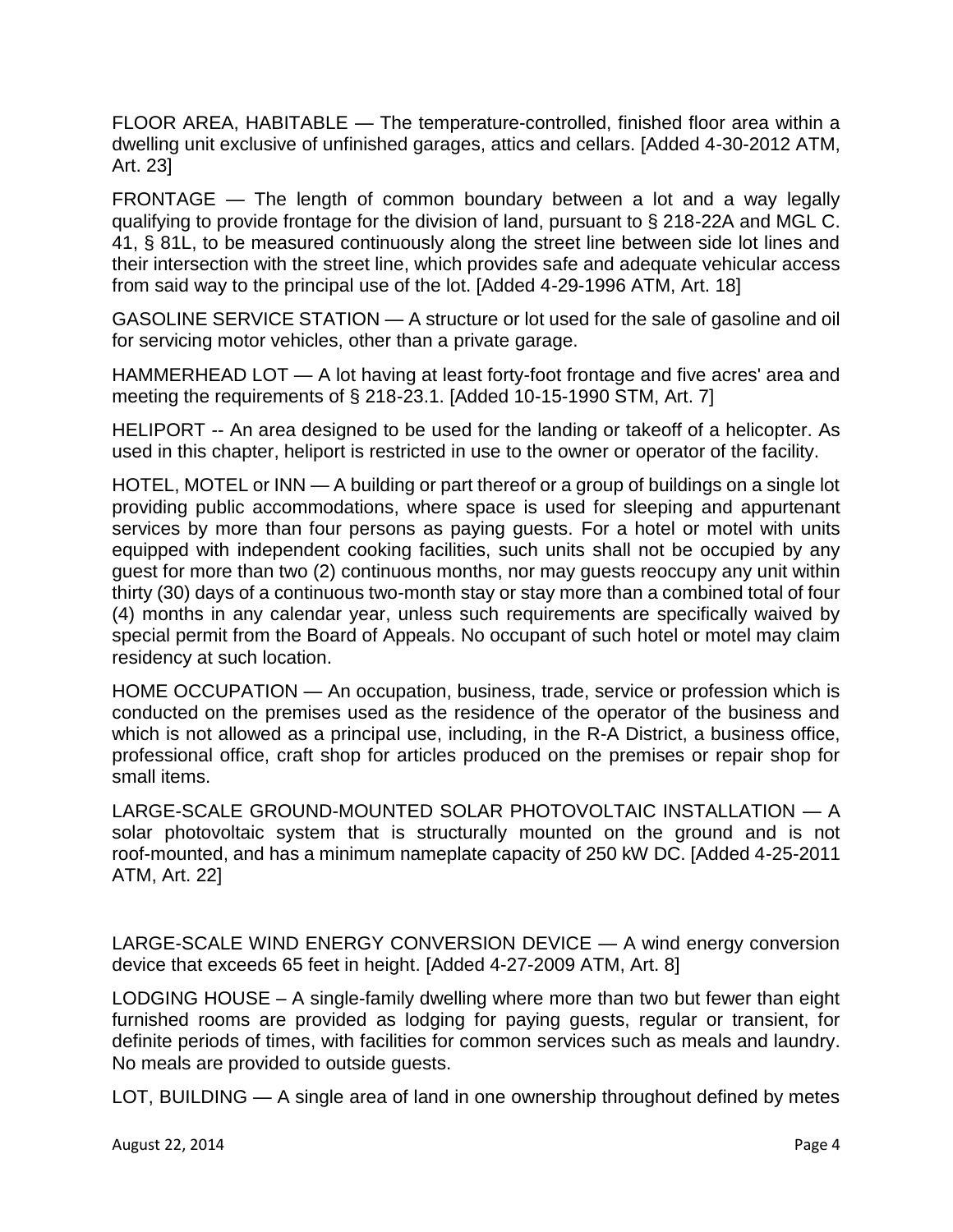and bounds or boundary lines as shown in a recorded deed or on a recorded plan and having the minimum area and frontage as required by this chapter.

LOT, CORNER — A lot or parcel of land abutting upon two or more streets at their intersection or upon two parts of the same street having street side lines or tangents to side lines forming an interior angle of less than 135°. A lot which has legal frontage on both a public way and a proposed subdivision way and one which shall be shown on a subdivision shall be considered part of that plan. [Amended 10-6-1994 STM, Art. 14]

LOT or PARCEL — A single area of land in one ownership throughout defined by metes and bounds or boundary lines as shown in a recorded deed or on a recorded plan.

LOT WIDTH — The distance between the side lot lines measured along the setback line as established by this chapter. The setback line shall be parallel to a straight line connecting the two front lot corners of the lot. (See lot width detail.<sup>1</sup>). [Added 10-15-1990 STM, Art. 5; amended 10-6-1994 STM, Art. 15]

MAJOR PROJECT — Development used for business or manufacturing, resulting in either a building whose vertical projection ("footprint") exceeds 5,000 horizontal square feet measured to the outside of its enclosing walls, or 15,000 square feet or more of aggregate floor area which includes all floors of all buildings on the premises. Such development is either construction of a new building or addition to an existing building,

where the addition increases the building's floor area by 5,000 square feet or more.<sup>2</sup>

MANUFACTURING -- An establishment engaged in the indoor manufacturing, assembly, fabrication, packaging or other industrial processing of finished parts or products, primarily from previously prepared materials, or the indoor provision of industrial services, where there are few external effects across property lines. Manufacturing includes but is not limited to a business engaged in the processing, fabrication, assembly, treatment, or packaging of food, textile, leather, wood, paper, chemical, plastic, or metal products, but does not include basic industrial processing from raw materials.

MOBILE HOME — A structure designed as a dwelling unit for living purposes, capable of being moved on its own wheels by a motor vehicle, whether retained on wheels or fixed to a permanent foundation.

MOBILE HOME PARK — Land on which two or more mobile homes are stationed for the purpose of human habitation and land which is used in conjunction with land on which mobile homes are stationed.

MUSEUM – An institution devoted to the procurement, care, study, and display of objects of lasting interest, value, or historical significance.

MULTIFAMILY USE – A building containing three or more dwelling units.

NACELLE — The frame and housing at the top of the wind energy conversion facility tower that encloses the gearbox and generator and protects them from the weather.

 $\overline{a}$ 

<sup>1.</sup> **Editor's Note: The Lot Width Detail diagram is located at the end of this chapter.** 

<sup>2.</sup> **Editor's Note: The definition of "major residential development," which immediately followed this definition, added 10-27-1997 ATM, Art. 19, was repealed 4-28-2003 ATM, Art. 23.**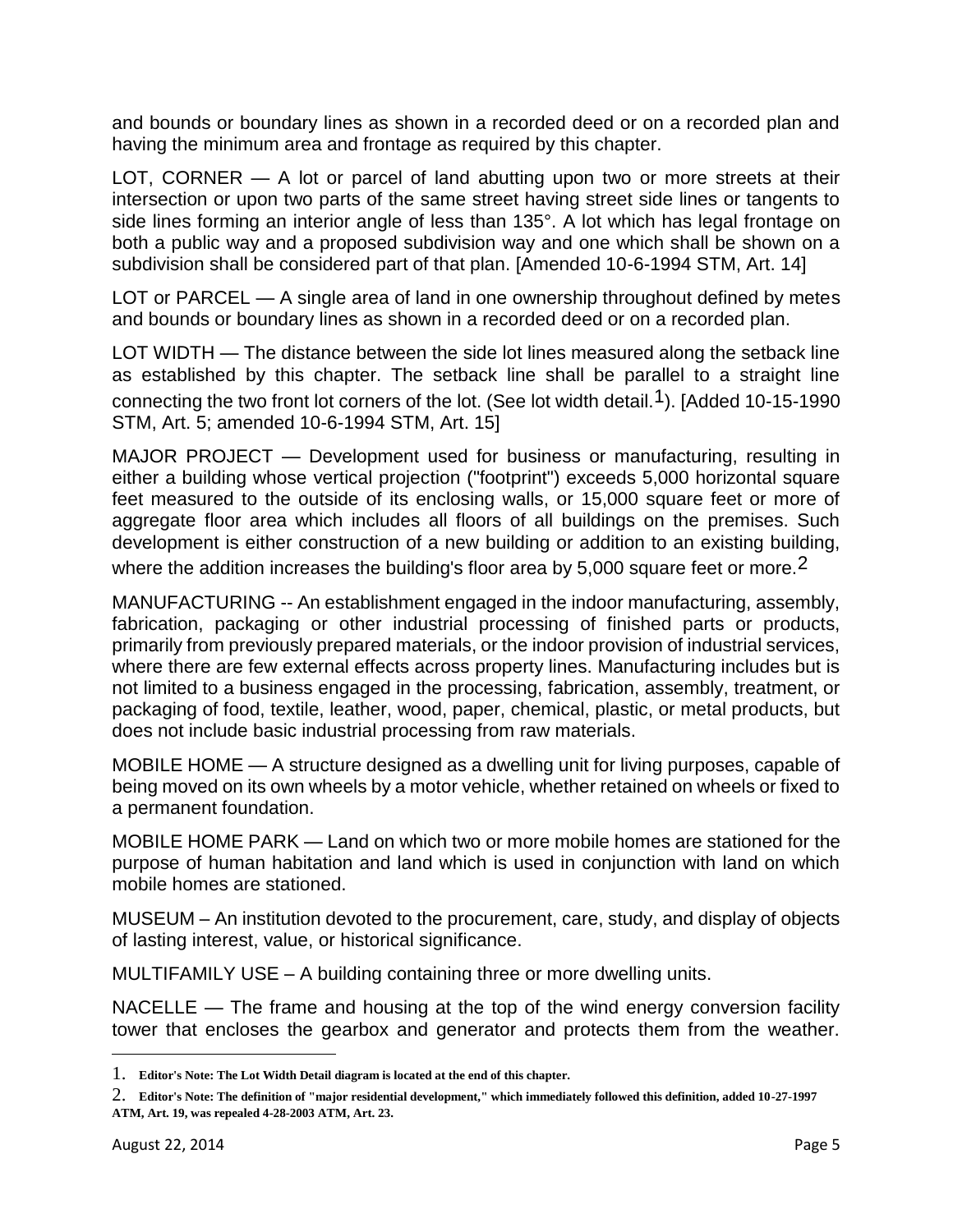[Added 4-27-2009 ATM, Art. 8]

ON-SITE SOLAR PHOTOVOLTAIC INSTALLATION — A solar photovoltaic installation that is constructed at a location where other uses of the underlying property occur. [Added 4-25-2011 ATM, Art. 22]

PERSONAL SERVICE ESTABLISHMENT -- An establishment whose primary business relies on customers coming and going on a regular basis and which provides a nonmedical service directly to the consumer, such as a barber, hairdresser, manicurist, caterer, decorator, dressmaker or tailor, dry cleaner or laundry service, optician, photographer, shoemaker or upholsterer, and similar uses.

PERSONAL WIRELESS SERVICES — Commercial mobile services, unlicensed wireless services, and common carrier wireless exchange access services. [Added 4-27-1998 ATM, Art. 27]

PERSONAL WIRELESS SERVICES FACILITY — A facility for the provision of personal wireless services as defined under the Federal Telecommunications Act. [Added 4-27-1998 ATM, Art. 27]

PERSONAL WIRELESS SERVICES TOWER — Any guyed structure, monopole tower or self-supporting structure that is constructed as a freestanding structure to contain one or more antennas or other equipment intended to transmit or receive television, AM/FM radio, digital, microwave, cellular, telephone or similar or related forms of communications. [Added 4-27-1998 ATM, Art. 27]

PRIVATE GARAGE — Covered space for the housing of motor vehicles, no more than two of which belong to other than the occupants of the lot on which such space is located.

RATED NAMEPLATE CAPACITY — The maximum rated output of electric power production of the photovoltaic system in direct current (DC). [Added 4-25-2011 ATM, Art. 22]

ROTOR — The blades and hub of the wind energy conversion device that rotates during energy conversion device operation. [Added 4-27-2009 ATM, Art. 8]

SEASONAL RESIDENCE — A residence that is used for fewer than 180 days per year. Evidence to document whether a residence is seasonal or year-round may include utility bills, United States Post Office records, principal place of garaging, or sworn affidavits by three abutting year-round residents. [Added 5-3-1988 ATM, Art. 33]

SIGN — Includes any lettering, word, numeral, pictorial representation, emblem, trademark, device, flag or other figure of similar character located outdoors and being a structure or any part thereof or attached to, painted on or in any other manner represented on a building or other structure and used to announce, direct, attract, advertise or promote, including signs located inside a window only when illuminated or moving, and shall not include the display of merchandise visible through such window. Marquees, canopies, awnings, clocks, thermometers and calendars shall be subject to the provisions of this chapter only when used to display or support signs as defined above.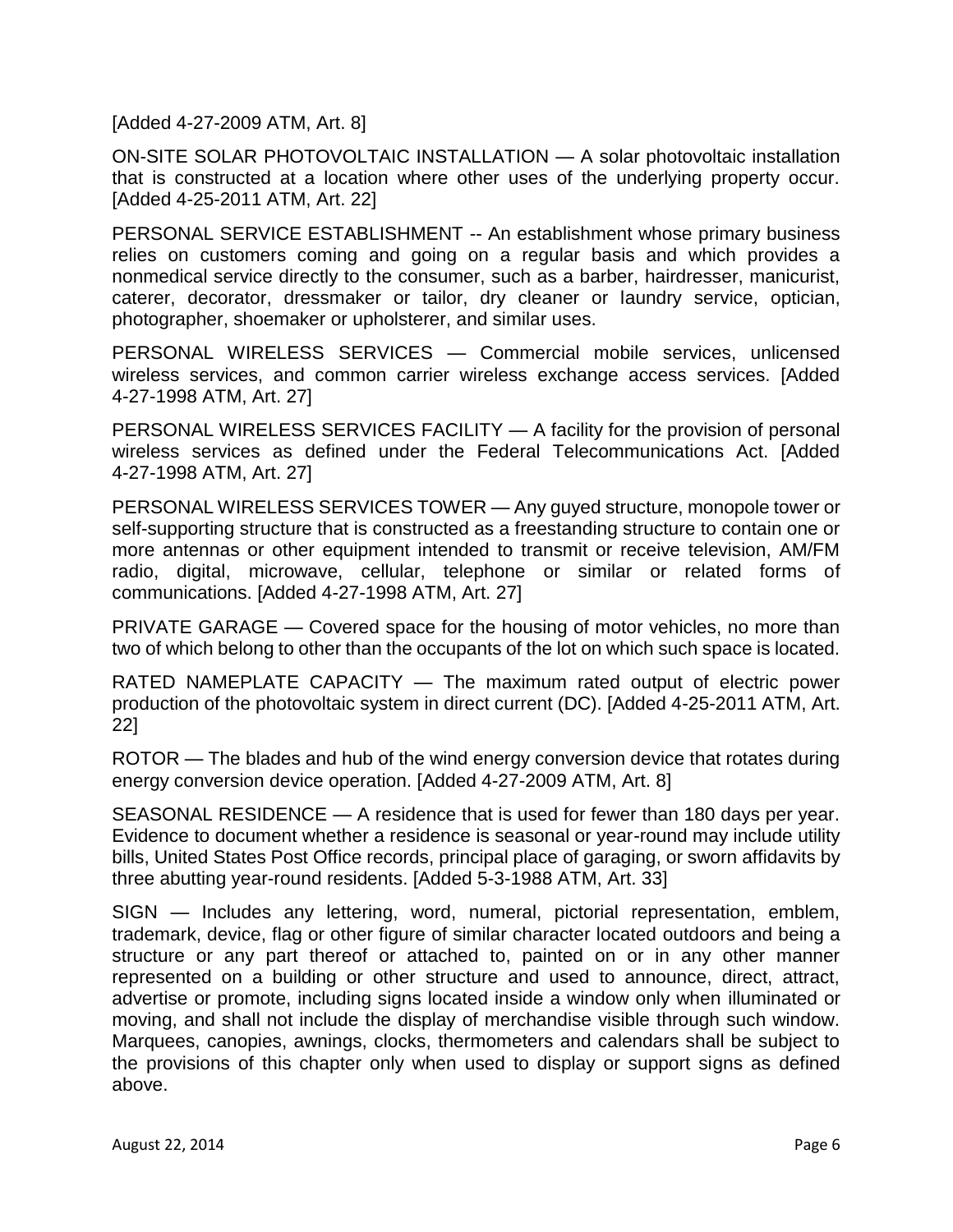SMALL-SCALE WIND ENERGY CONVERSION DEVICE — A wind energy conversion device that may be freestanding or mounted on a structure not exceeding 65 feet in height. [Added 4-27-2009 ATM, Art. 8]

SOLAR PHOTOVOLTAIC ARRAY — An arrangement of solar photovoltaic panels. [Added 4-25-2011 ATM, Art. 22]

SPECIAL PERMIT GRANTING AUTHORITY (SPGA) — The Planning Board or the Board of Appeals as designated in this chapter as having the authority to issue special permits. [Added 4-27-2009 ATM, Art. 8]

STORY — The portion of a building between the upper surface of any floor and the upper surface of the floor next above, having more than 1/2 of its height above the average elevation of the finished grade adjoining the building. Any part of a building between the topmost floor and the roof shall be deemed a half-story.

STREET — A public way or private way shown on a plan approved under the provisions of the Subdivision Control Law or in existence when the provisions of said Subdivision Control Law3 became effective in the Town of Groton, having, in the opinion of the Planning Board, suitable width, suitable grades and adequate construction to provide for the needs of vehicular traffic in relation to the proposed use of land abutting thereon or served thereby and for the installation of municipal services to serve such land and the buildings erected or to be erected thereon.

STREET LINE — The side line of a street or way, as determined by deeds and plans recorded at the Registry of Deeds, or a building line laid out under MGL C. 82, § 37; where no line is thus legally established, then a line parallel with and 20 feet distant from the center line of a traveled way.

STRUCTURE — Any construction, erection, assemblage, or other combination of materials upon the land made in such a manner as to indicate a purpose that it remains in position indefinitely.

SUBSIDIZED ELDERLY HOUSING — Housing in which 50% of the dwelling units are subsidized under any program or plan that will result in the development of low- or moderate-income housing, such housing which the Groton Housing Authority certifies carries restrictions to limit the eligibility of the occupants and sale price, if applicable to within guidelines as defined in applicable federal or state statute, whether built or operated by any public agency or any nonprofit or limited dividend organization with occupancy reserved to persons 55 years of age or older. [Amended 1-13-1988 STM, Art. 29]

TRANSFER LOT — A parcel of land with not less than 80,000 square feet used to establish a density bonus in a Flexible Development, as set forth in § 218-26. Such transfer lot shall be: [Added 4-28-2003 ATM, Art. 22]

A. Determined by the Planning Board to be of special importance because of its visual prominence or potential vista blockage, ecological significance or fragility, value as

 $\overline{\phantom{a}}$ 

<sup>3.</sup> **Editor's Note: See MGL C. 41, §§ 81K through 81GG.**